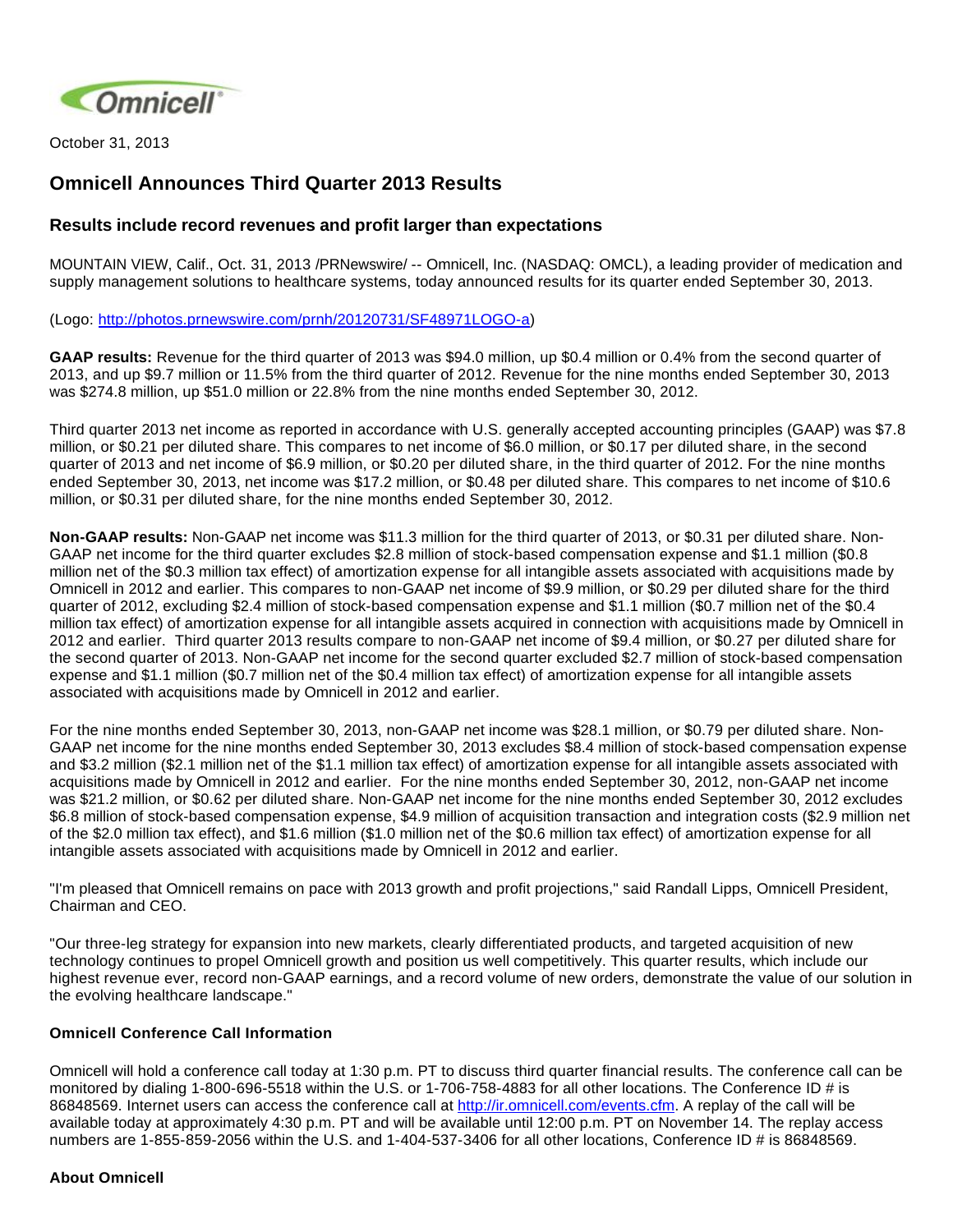For over 20 years, the mission of Omnicell (NASDAQ: OMCL) has been creating new efficiencies to help improve patient care, anywhere it is delivered. Omnicell is a leading supplier of comprehensive automation and business analytics software solutions for patient-centric medication and supply management across the entire healthcare continuum, from the acute care hospital setting to post-acute skilled nursing and long-term care facilities to the home.

Since 1992, more than 2,600 Acute Care customers worldwide have utilized Omnicell's medication automation, supply chain and analytics solutions to enable them to increase operational efficiency, reduce errors, deliver actionable intelligence and improve patient safety. Omnicell Non-Acute Care solutions, including its MTS Medication Technologies brand, provide innovative medication adherence packaging solutions that can help reduce costly hospital readmissions and enable approximately 6,000 institutional and retail pharmacies worldwide to maintain high accuracy and quality standards in medication dispensing and administration while optimizing productivity and controlling costs.

For more information about Omnicell, please visit [www.omnicell.com](http://www.omnicell.com/).

# **Forward-Looking Statements**

To the extent any statements contained in this release deal with information that is not historical, these statements are "forward-looking statements" within the meaning of the Private Securities Litigation Reform Act of 1995. As such, they are subject to the occurrence of many events outside Omnicell's control and are subject to various risk factors that could cause actual results to differ materially from those expressed or implied in any forward-looking statement. Such statements include, but are not limited to Omnicell's growth and the success of Omnicell's strategy. Risks that contribute to the uncertain nature of the forward-looking statements include our ability to take advantage of the growth opportunities in medication management across the spectrum of healthcare settings from long term care to home care, unfavorable general economic and market conditions, risks to growth and acceptance of our products and services, including competitive conversions, and to growth of the clinical automation and workflow automation market generally, the potential of increasing competition, potential regulatory changes, and the ability of the company to improve sales productivity to grow product backlog and to develop new products and integrate acquired companies. These and other risks and uncertainties are described more fully in Omnicell's most recent filings with the Securities and Exchange Commission. Prospective investors are cautioned not to place undue reliance on forward-looking statements. All forward-looking statements contained in this press release speak only as of the date on which they were made. Omnicell undertakes no obligation to update such statements to reflect events that occur or circumstances that exist after the date on which they were made.

## **Use of Non-GAAP Financial Information**

This press release contains financial measures that are not calculated in accordance with U.S. generally accepted accounting principles (GAAP). Our management evaluates and makes operating decisions using various performance measures. In addition to Omnicell's GAAP results, we also consider non-GAAP gross profit, non-GAAP operating expenses, non-GAAP net income, and non-GAAP net income per diluted share. Additionally, we calculate Adjusted EBITDA (another non-GAAP measure) by means of adjustments to GAAP Net Income. These non-GAAP results should not be considered as an alternative to gross profit, operating expenses, net income, net income per diluted share, or any other performance measure derived in accordance with GAAP. We present these non-GAAP results because we consider them to be important supplemental measures of Omnicell's performance.

Our non-GAAP gross profit, non-GAAP operating expenses, non-GAAP net income and non-GAAP net income per diluted share are exclusive of certain items to facilitate management's review of the comparability of Omnicell's core operating results on a period to period basis because such items are not related to Omnicell's ongoing core operating results as viewed by management. We define our "core operating results" as those revenues recorded in a particular period and the expenses incurred within that period that directly drive operating income in that period. Management uses these non-GAAP financial measures in making operating decisions because, in addition to meaningful supplemental information regarding operating performance, the measures give us a better understanding of how we should invest in research and development, fund infrastructure growth and evaluate the effectiveness of marketing strategies. In calculating the above non-GAAP results, management specifically adjusted for the following excluded items:

a) Stock-based compensation expense impact of Accounting Standards Codification (ASC) 718. We recognize equity planrelated compensation expenses, which represent the fair value of all share-based payments to employees, including grants of employee stock options, as required under ASC 718, "Stock Compensation" as non-GAAP adjustments in each period.

b) Reorganization costs. During the nine months ended September 30, 2013, we recorded \$0.7 million of reorganization costs related to our Non-Acute Care segment (\$0.4 million net of the \$0.3 million tax effect). This charge is not expected to be recurring and, as such, the financial impact is excluded from our non-GAAP results.

c) Acquisition-related transaction and integration expenses. In connection with our acquisition of MTS, we recorded \$4.9 million of acquisition-related transaction and integration costs (\$2.9 million net of the \$2.0 million tax effect) in the second quarter of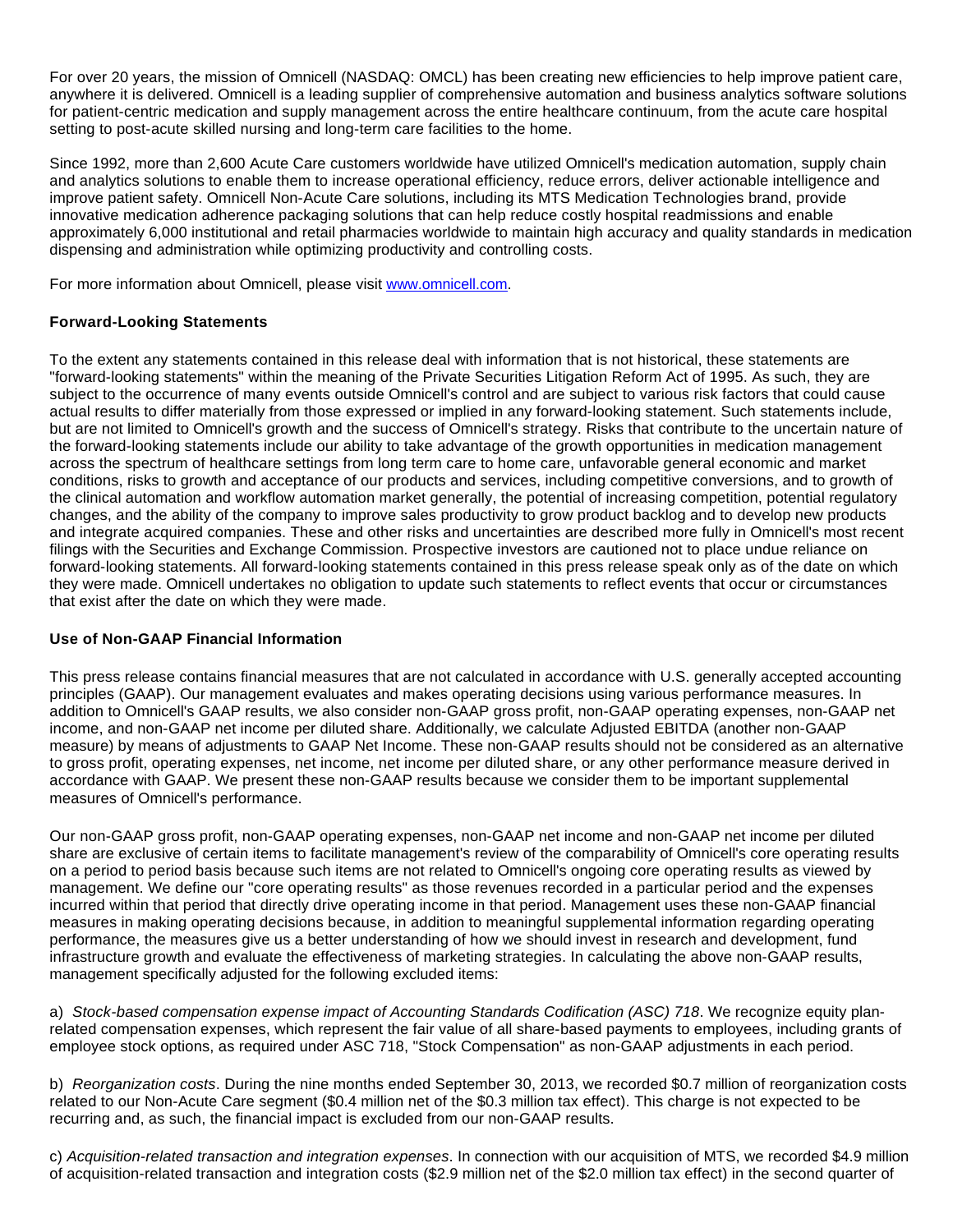2012. This charge is not expected to be recurring and, as such, the financial impact is excluded from our non-GAAP results.

d) Intangible assets amortization from business acquisitions. We excluded from our non-GAAP results the amortization expense resulting from the MTS acquisition as well as earlier Omnicell acquisitions. This impacts the third quarter of fiscal 2013 non-GAAP results by \$1.1 million (\$0.8 million net of \$0.3 million tax effect) and September 30, 2013 year-to-date non-GAAP results by \$3.2 million (\$2.1 million net of \$1.1 million tax effect). This impacted September 30, 2012 third quarter results by \$1.1 million (\$0.7 million net of \$0.4 million tax effect) and September 30, 2012 year-to-date results by \$1.6 million (\$1.0 million net of the \$0.6 million tax effect).These non-cash charges are not considered by management to reflect the core cashgenerating performance of the business and therefore are excluded from our non-GAAP results.

Management adjusts for the above items because management believes that, in general, these items possess one or more of the following characteristics: their magnitude and timing is largely outside of Omnicell's control; they are unrelated to the ongoing operation of the business in the ordinary course; they are unusual and we do not expect them to occur in the ordinary course of business; or they are non-operational, or non-cash expenses involving stock option grants.

We believe that the presentation of these non-GAAP financial measures is warranted for several reasons:

1) Such non-GAAP financial measures provide an additional analytical tool for understanding Omnicell's financial performance by excluding the impact of items which may obscure trends in the core operating results of the business;

2) Since we have historically reported non-GAAP results to the investment community, we believe the inclusion of non-GAAP numbers provides consistency and enhances investors' ability to compare our performance across financial reporting periods;

3) These non-GAAP financial measures are employed by Omnicell's management in its own evaluation of performance and are utilized in financial and operational decision making processes, such as budget planning and forecasting; and

4) These non-GAAP financial measures facilitate comparisons to the operating results of other companies in our industry, which use similar financial measures to supplement their GAAP results, thus enhancing the perspective of investors who wish to utilize such comparisons in their analysis of our performance.

Set forth below are additional reasons why share-based compensation expense related to ASC 718 is excluded from our non-GAAP financial measures:

i) While share-based compensation calculated in accordance with ASC 718 constitutes an ongoing and recurring expense of Omnicell, it is not an expense that requires cash settlement by Omnicell. We therefore exclude these charges for purposes of evaluating core operating results. Thus, our non-GAAP measurements are presented exclusive of stock-based compensation expense to assist management and investors in evaluating our core operating results.

ii) We present ASC 718 share-based payment compensation expense in our reconciliation of non-GAAP financial measures on a pre-tax basis because the exact tax differences related to the timing and deductibility of share-based compensation, under ASC 718 are dependent upon the trading price of Omnicell's common stock and the timing and exercise by employees of their stock options. As a result of these timing and market uncertainties the tax effect related to share-based compensation expense would be inconsistent in amount and frequency and is therefore excluded from our non-GAAP results.

Our Adjusted EBITDA calculation is defined as earnings before interest income and expense, taxes, depreciation and amortization, and non-cash expenses, including ASC 718 stock compensation expense, as well as excluding certain non-GAAP adjustments.

As stated above, we present non-GAAP financial measures because we consider them to be important supplemental measures of performance. However, non-GAAP financial measures have limitations as an analytical tool and should not be considered in isolation or as a substitute for Omnicell's GAAP results. In the future, we expect to incur expenses similar to certain of the non-GAAP adjustments described above and expect to continue reporting non-GAAP financial measures excluding such items. Some of the limitations in relying on non-GAAP financial measures are:

- Omnicell's stock option and stock purchase plans are important components of incentive compensation arrangements and will be reflected as expenses in Omnicell's GAAP results for the foreseeable future under ASC 718.
- Other companies, including companies in Omnicell's industry, may calculate non-GAAP financial measures differently than Omnicell, limiting their usefulness as a comparative measure.

Pursuant to the requirements of SEC Regulation G, a detailed reconciliation between Omnicell's non-GAAP and GAAP financial results is set forth in the financial tables at the end of this press release. Investors are advised to carefully review and consider this information strictly as a supplement to the GAAP results that are contained in this press release and in Omnicell's SEC filings.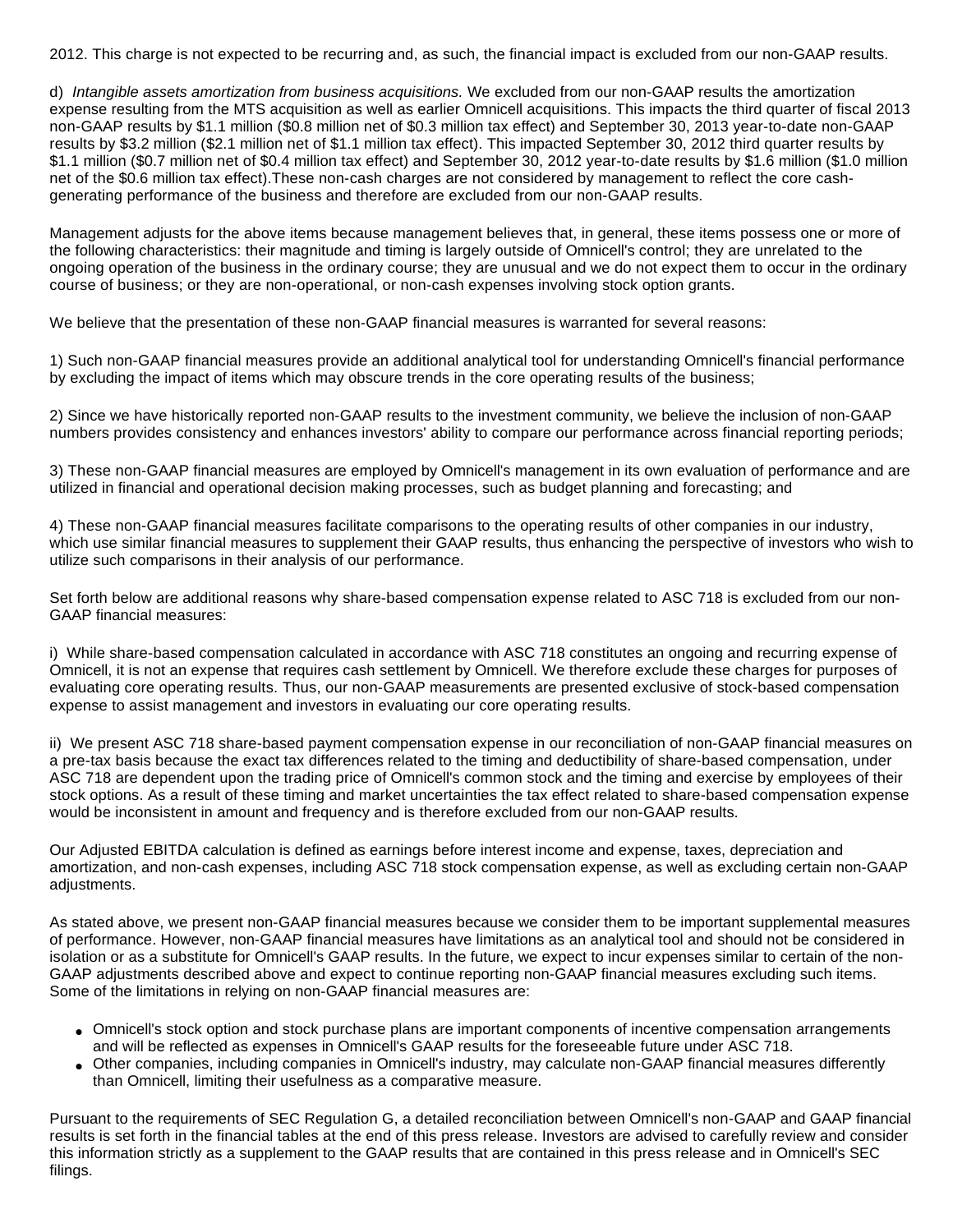#### **Omnicell, Inc. Condensed Consolidated Statements of Operations (In thousands, except per share data, unaudited)**

|                                          |    |                       |    | <b>Three Months Ended</b> | <b>Nine Months Ended</b> |                       |         |                       |    |                       |  |
|------------------------------------------|----|-----------------------|----|---------------------------|--------------------------|-----------------------|---------|-----------------------|----|-----------------------|--|
|                                          |    | September 30,<br>2013 |    | <b>June 30,</b><br>2013   |                          | September 30,<br>2012 |         | September 30,<br>2013 |    | September 30,<br>2012 |  |
| Revenues:                                |    |                       |    |                           |                          |                       |         |                       |    |                       |  |
| Product                                  | \$ | 75,508                | \$ | 75,581                    | \$                       | 67,446                | \$      | 220,325               | \$ | 175,239               |  |
| Services and other revenues              |    | 18,531                |    | 18,105                    |                          | 16,885                |         | 54,510                |    | 48,619                |  |
| Total revenue                            |    | 94,039                |    | 93,686                    |                          | 84,331                |         | 274,835               |    | 223,858               |  |
| Cost of revenues:                        |    |                       |    |                           |                          |                       |         |                       |    |                       |  |
| Cost of product revenues                 |    | 33,977                |    | 36,286                    |                          | 30,636                | 103,810 |                       |    | 79,532                |  |
| Cost of services and other revenues      |    | 8,022                 |    | 8,032                     |                          | 7,608                 | 24,250  |                       |    | 23,114                |  |
| Total cost of revenues                   |    | 41,999                |    | 44,318                    |                          | 38,244                |         | 128,060               |    | 102,646               |  |
| Gross profit                             |    | 52,040                |    | 49,368                    |                          | 46,087                |         | 146,775               |    | 121,212               |  |
| Operating expenses:                      |    |                       |    |                           |                          |                       |         |                       |    |                       |  |
| Research and development                 |    | 6,561                 |    | 7,150                     |                          | 5,545                 |         | 21,665                |    | 17,538                |  |
| Selling, general, and administrative     |    | 34,762                |    | 32,859                    |                          | 29,316                |         | 100,866               |    | 86,382                |  |
| Total operating expenses                 |    | 41,323                |    | 40,009                    |                          | 34,861                |         | 122,531               |    | 103,920               |  |
| Income from operations                   |    | 10,717                |    | 9,359                     |                          | 11,226                |         | 24,244                |    | 17,292                |  |
| Other income and (expense), net          |    | 25                    |    | 63                        |                          | 34                    |         | (134)                 |    | 57                    |  |
| Income before provision for income taxes |    | 10,742                |    | 9,422                     |                          | 11,260                |         | 24,110                |    | 17,349                |  |
| Provision for income taxes               |    | 2,987                 |    | 3,406                     |                          | 4,340                 |         | 6,954                 |    | 6,703                 |  |
| Net income                               | S  | 7,755                 | \$ | 6,016                     | \$                       | 6,920                 | \$      | 17,156                | \$ | 10,646                |  |
| Net income per share:                    |    |                       |    |                           |                          |                       |         |                       |    |                       |  |
| Basic                                    | \$ | 0.22                  | \$ | 0.17                      | \$                       | 0.21                  | \$      | 0.50                  | \$ | 0.32                  |  |
| <b>Diluted</b>                           | \$ | 0.21                  | \$ | 0.17                      | \$                       | 0.20                  | \$      | 0.48                  | \$ | 0.31                  |  |
| Weighted average shares outstanding:     |    |                       |    |                           |                          |                       |         |                       |    |                       |  |
| Basic                                    |    | 35,133                |    | 34,450                    |                          | 33,193                |         | 34,499                |    | 33,316                |  |
| <b>Diluted</b>                           |    | 36,190                |    | 35,374                    |                          | 34,068                |         | 35,466                |    | 34,241                |  |

#### **Omnicell, Inc. Condensed Consolidated Balance Sheets (In thousands)**

|                                                 | September 30,<br>2013 | December 31,<br>2012 |         |  |
|-------------------------------------------------|-----------------------|----------------------|---------|--|
|                                                 | (unaudited)           |                      | (1)     |  |
| <b>ASSETS</b>                                   |                       |                      |         |  |
| Current assets:                                 |                       |                      |         |  |
| Cash and cash equivalents                       | \$<br>116,190         | \$                   | 62,313  |  |
| Accounts receivable, net                        | 63,999                |                      | 55,116  |  |
| Inventories                                     | 30,705                |                      | 26,903  |  |
| Prepaid expenses                                | 16,234                |                      | 15,392  |  |
| Deferred tax assets                             | 11,860                |                      | 11,860  |  |
| Other current assets                            | 8,052                 |                      | 9,172   |  |
| Total current assets                            | 247.040               |                      | 180,756 |  |
| Property and equipment, net                     | 33,492                |                      | 34,107  |  |
| Non-current net investment in sales-type leases | 12,398                |                      | 13,228  |  |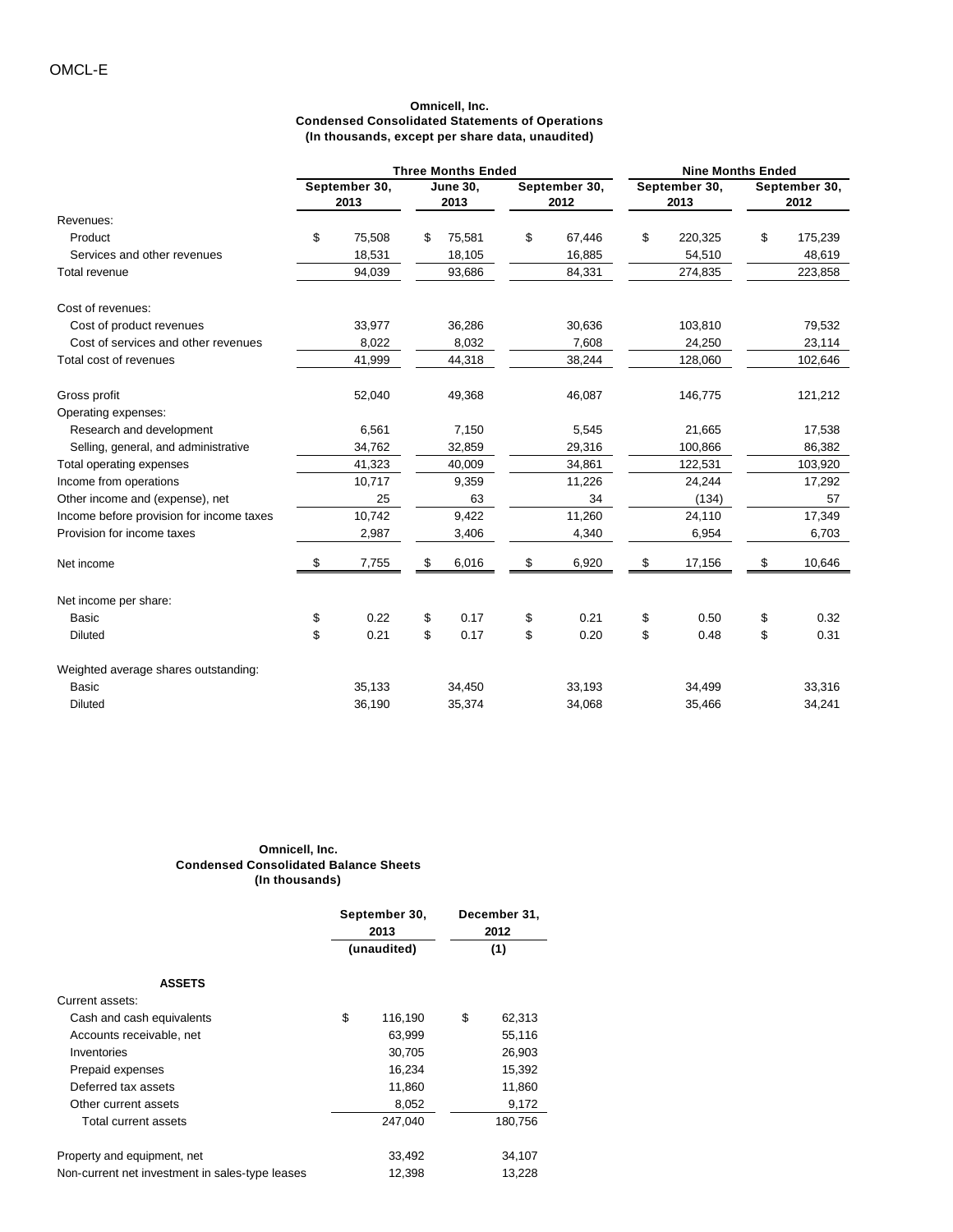| Goodwill                                    | 111,343       |        | 111,407 |  |  |  |
|---------------------------------------------|---------------|--------|---------|--|--|--|
| Other intangible assets                     | 82,530        | 85,550 |         |  |  |  |
| Non-current deferred tax assets             | 1,293         |        | 993     |  |  |  |
| Other assets                                | 17,069        |        | 15,778  |  |  |  |
| <b>Total assets</b>                         | \$<br>505,165 | \$     | 441,819 |  |  |  |
| <b>LIABILITIES AND STOCKHOLDERS' EQUITY</b> |               |        |         |  |  |  |
| Current liabilities:                        |               |        |         |  |  |  |
| Accounts payable                            | \$<br>24,717  | \$     | 18,255  |  |  |  |
| Accrued compensation                        | 12,876        |        | 11,613  |  |  |  |
| <b>Accrued liabilities</b>                  | 13,200        |        | 11,988  |  |  |  |
| Deferred service revenue                    | 22,247        |        | 20,449  |  |  |  |
| Deferred gross profit                       | 25,206        |        | 20,772  |  |  |  |
| <b>Total current liabilities</b>            | 98,246        |        | 83,077  |  |  |  |
| Non-current deferred service revenue        | 17,657        |        | 19,892  |  |  |  |
| Non-current deferred tax liabilities        | 26,053        |        | 26,491  |  |  |  |
| Other long-term liabilities                 | 5,423         |        | 4,809   |  |  |  |
| <b>Total liabilities</b>                    | 147,379       |        | 134,269 |  |  |  |
| Stockholders' equity:                       |               |        |         |  |  |  |
| Total stockholders' equity                  | 357,786       |        | 307,550 |  |  |  |
| Total liabilities and stockholders' equity  | \$<br>505,165 | \$     | 441,819 |  |  |  |

(1) Information derived from our December 31, 2012 audited Consolidated Financial Statements.

#### **Omnicell, Inc. Reconciliation of GAAP to Non-GAAP (In thousands, except per share data, unaudited)**

|                                                                                                                | Three months ended   |        |                                               |      |               |       |                                               |      |               |                       |                                               |                    |  |
|----------------------------------------------------------------------------------------------------------------|----------------------|--------|-----------------------------------------------|------|---------------|-------|-----------------------------------------------|------|---------------|-----------------------|-----------------------------------------------|--------------------|--|
|                                                                                                                | September 30, 2013   |        |                                               |      | June 31, 2013 |       |                                               |      |               |                       |                                               | September 30, 2012 |  |
|                                                                                                                | <b>Net</b><br>income |        | <b>Net</b><br>income<br>per share-<br>diluted |      | Net<br>income |       | <b>Net</b><br>income<br>per share-<br>diluted |      | Net<br>income |                       | <b>Net</b><br>income<br>per share-<br>diluted |                    |  |
| <b>GAAP</b>                                                                                                    | \$                   | 7,755  | \$                                            | 0.21 | \$            | 6,016 | \$                                            | 0.17 | \$            | 6,920                 | \$                                            | 0.20               |  |
| Non-GAAP adjustments:<br>Amortization of intangible assets acquired by                                         |                      |        |                                               |      |               |       |                                               |      |               |                       |                                               |                    |  |
| acquisition                                                                                                    |                      | 1,060  |                                               |      |               | 1,060 |                                               |      |               | 1,057                 |                                               |                    |  |
| Subtotal pretax adjustments<br>Income tax effect of non-GAAP adjustments (a)<br>Subtotal after-tax adjustments |                      | 1,060  |                                               |      |               | 1,060 |                                               |      |               | 1,057<br>(407)<br>650 |                                               |                    |  |
|                                                                                                                |                      | (295)  |                                               |      |               | (382) |                                               |      |               |                       |                                               |                    |  |
|                                                                                                                |                      | 765    |                                               |      |               | 678   |                                               |      |               |                       |                                               |                    |  |
| ASC 718 share-based compensation adjustment (b)                                                                |                      |        |                                               |      |               |       |                                               |      |               |                       |                                               |                    |  |
| Gross profit                                                                                                   |                      | 325    |                                               |      |               | 325   |                                               |      |               | 275                   |                                               |                    |  |
| Operating expenses                                                                                             |                      | 2,485  |                                               |      |               | 2,362 |                                               |      |               | 2,086                 |                                               |                    |  |
| Total after-tax adjustments                                                                                    |                      | 3,575  |                                               | 0.10 |               | 3,365 |                                               | 0.10 |               | 3,011                 |                                               | 0.09               |  |
| <b>Non-GAAP</b>                                                                                                | \$                   | 11,330 |                                               | 0.31 | \$            | 9,381 |                                               | 0.27 | \$            | 9,931                 |                                               | 0.29               |  |

(a) Tax effects are calculated using the effective tax rates for the respective periods presented.

(b) This adjustment reflects the accounting impact of non-cash stock-based compensation expense related to the impact of ASC 718 for the periods shown.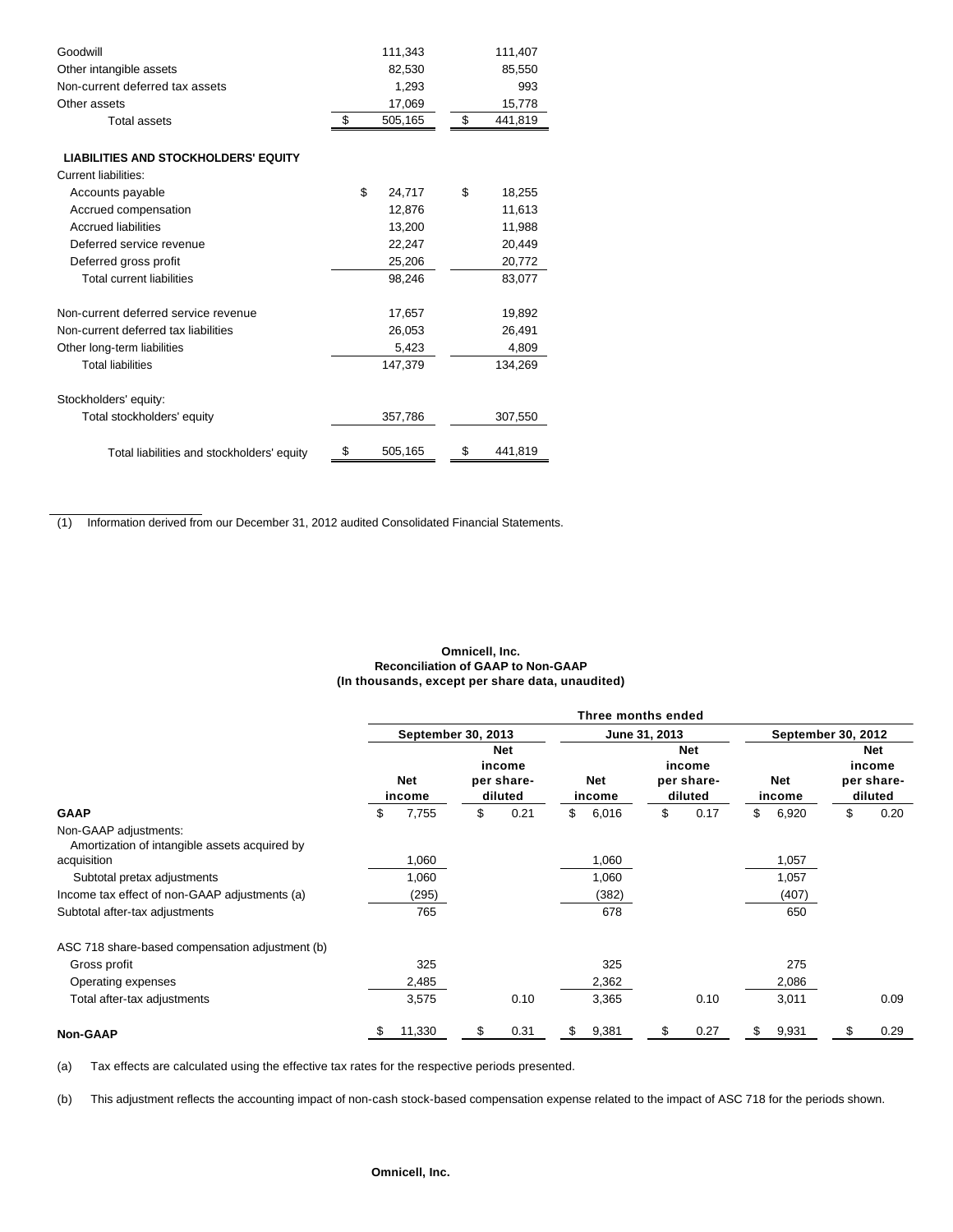#### **Reconciliation of GAAP to Non-GAAP (In thousands, except per share data, unaudited)**

|                                                               | Nine months ended |                    |    |                                     |    |                    |    |                                     |  |  |  |
|---------------------------------------------------------------|-------------------|--------------------|----|-------------------------------------|----|--------------------|----|-------------------------------------|--|--|--|
|                                                               |                   | September 30, 2013 |    |                                     |    | September 30, 2012 |    |                                     |  |  |  |
|                                                               |                   | Net<br>income      |    | Net income<br>per share-<br>diluted |    | Net<br>income      |    | Net income<br>per share-<br>diluted |  |  |  |
| <b>GAAP</b>                                                   | \$                | 17,156             | \$ | 0.48                                | \$ | 10,646             | \$ | 0.31                                |  |  |  |
| Non-GAAP adjustments:                                         |                   |                    |    |                                     |    |                    |    |                                     |  |  |  |
| <b>Business acquisition costs</b>                             |                   |                    |    |                                     |    |                    |    |                                     |  |  |  |
| Reorganization costs (a)                                      |                   | 732                |    |                                     |    |                    |    |                                     |  |  |  |
| Transaction and integration costs for acquisitions (b)        |                   |                    |    |                                     |    | 4,855              |    |                                     |  |  |  |
| Amortization of intangible assets acquired by acquisition (c) |                   | 3,180              |    |                                     |    | 1,615              |    |                                     |  |  |  |
| Subtotal pretax adjustments                                   |                   | 3,912              |    |                                     |    | 6,470              |    |                                     |  |  |  |
| Income tax effect of non-GAAP adjustments (d)                 |                   | (1, 395)           |    |                                     |    | (2,663)            |    |                                     |  |  |  |
| Subtotal after-tax adjustments                                |                   | 2,517              |    |                                     |    | 3,807              |    |                                     |  |  |  |
| ASC 718 share-based compensation adjustment (e)               |                   |                    |    |                                     |    |                    |    |                                     |  |  |  |
| Gross profit                                                  |                   | 954                |    |                                     |    | 776                |    |                                     |  |  |  |
| Operating expenses                                            |                   | 7,469              |    |                                     |    | 6,005              |    |                                     |  |  |  |
| Total after tax adjustments                                   |                   | 10,940             |    | 0.31                                |    | 10,588             |    | 0.31                                |  |  |  |
| Non-GAAP                                                      | \$                | 28,096             | \$ | 0.79                                | \$ | 21,234             | \$ | 0.62                                |  |  |  |

(a) This adjustment is for reorganization costs related to our Non-Acute Care segment for the nine months ended September 30, 2013.

(b) This adjustment is for the incurrence of transaction and integration costs related to our acquisition of MTS in May 2012.

(c) Beginning with the second quarter of 2012, we are recognizing the amortization expense resulting from all intangible assets recorded from business acquisitions as a non-GAAP adjustment, including MTS and prior acquisitions.

(d) Tax effects are calculated using the effective tax rates for the respective periods presented.

(e) This adjustment reflects the accounting impact of non-cash stock-based compensation expense related to the impact of ASC 718 for the periods shown.

#### **Omnicell, Inc. Calculation of Adjusted EBITDA (1) (In thousands, unaudited)**

|                                                                             |                       |        |                         | <b>Three Months Ended</b> | Nine months ended     |        |                       |        |                       |        |
|-----------------------------------------------------------------------------|-----------------------|--------|-------------------------|---------------------------|-----------------------|--------|-----------------------|--------|-----------------------|--------|
|                                                                             | September 30,<br>2013 |        | <b>June 30.</b><br>2013 |                           | September 30,<br>2012 |        | September 30,<br>2013 |        | September 30,<br>2012 |        |
| GAAP net income                                                             | \$                    | 7,755  | \$                      | 6,016                     | \$                    | 6,920  | \$                    | 17,156 | \$                    | 10,646 |
| Add back:                                                                   |                       |        |                         |                           |                       |        |                       |        |                       |        |
| ASC 718 stock compensation expense                                          |                       | 2,810  |                         | 2,687                     |                       | 2,361  |                       | 8,423  |                       | 6,781  |
| Reorganization costs<br>Transaction and integration costs for acquisitions, |                       |        |                         |                           |                       |        |                       | 732    |                       |        |
| pre-tax                                                                     |                       |        |                         |                           |                       |        |                       |        |                       | 4,855  |
| Interest                                                                    |                       | (14)   |                         | (7)                       |                       | 9      |                       | 85     |                       | (46)   |
| Depreciation and amortization expense                                       |                       | 4,488  |                         | 4,773                     |                       | 3,913  |                       | 13,732 |                       | 9,246  |
| Income tax expense                                                          |                       | 2,987  |                         | 3,406                     |                       | 4,340  |                       | 6,954  |                       | 6,703  |
| Non-GAAP adjusted EBITDA (1)                                                |                       | 18,025 |                         | 16,875                    |                       | 17,543 |                       | 47,081 | \$                    | 38,185 |

(1) Defined as earnings before interest income and expense, taxes, depreciation and amortization, and non-cash expenses, including stock compensation expense, per ASC 718, as well as excluding certain non-GAAP adjustments. The non-GAAP adjustments for the nine months ended September 30, 2012